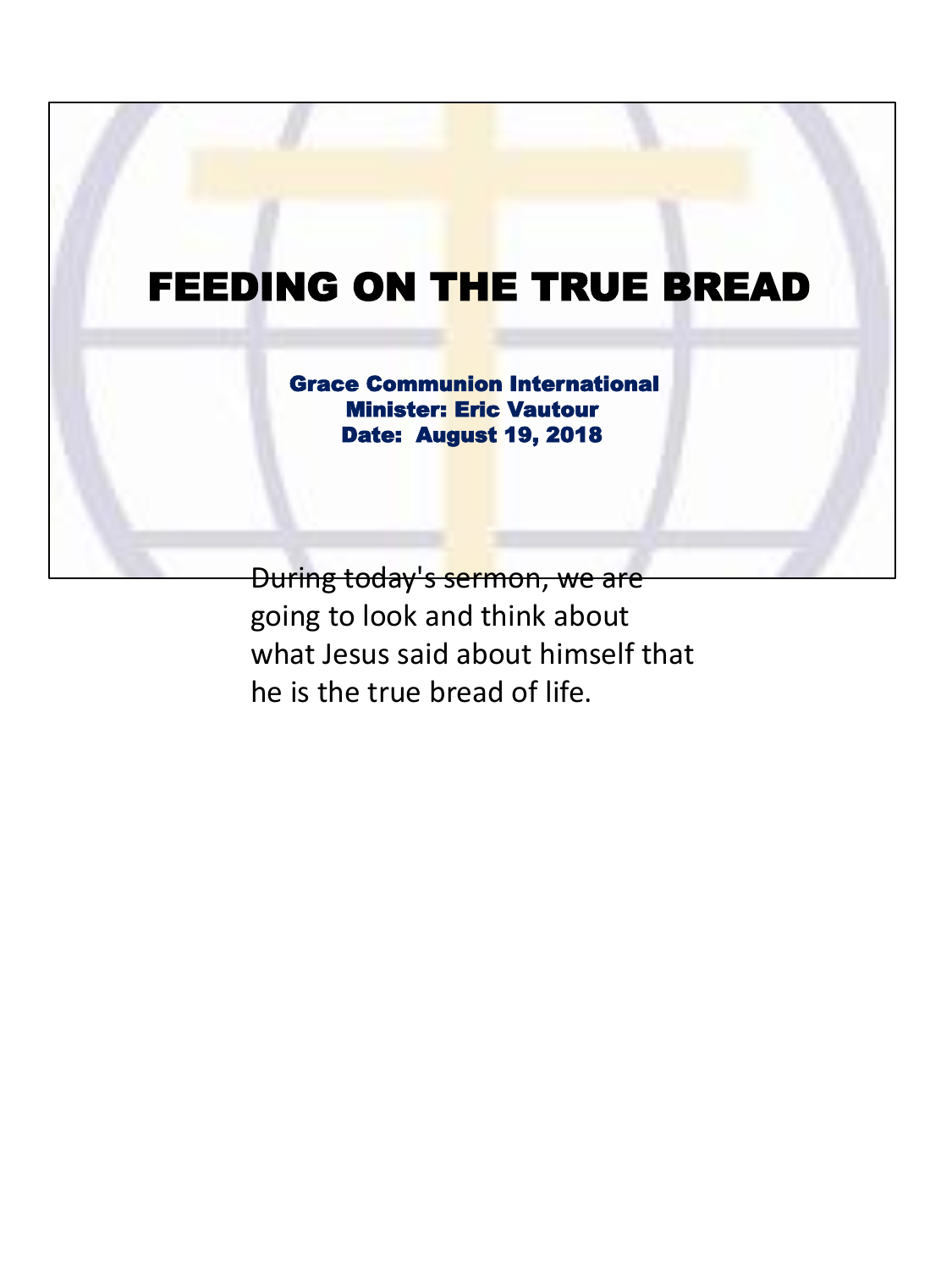**2** "50 This is the bread that comes down from heaven, so that one may eat of it and not die. 51 I am the living bread that came down from heaven. If anyone eats of this bread, he will live forever. And the bread that I will give for the life of the world is my flesh." 52 The Jews then disputed among themselves, saying, "How can this man give us his flesh to FEEDING ON THE TRUE BREAD **FEEDING** ON THE TRUE BREAD

SCRIPTURE READING:

JOHN 6:50-59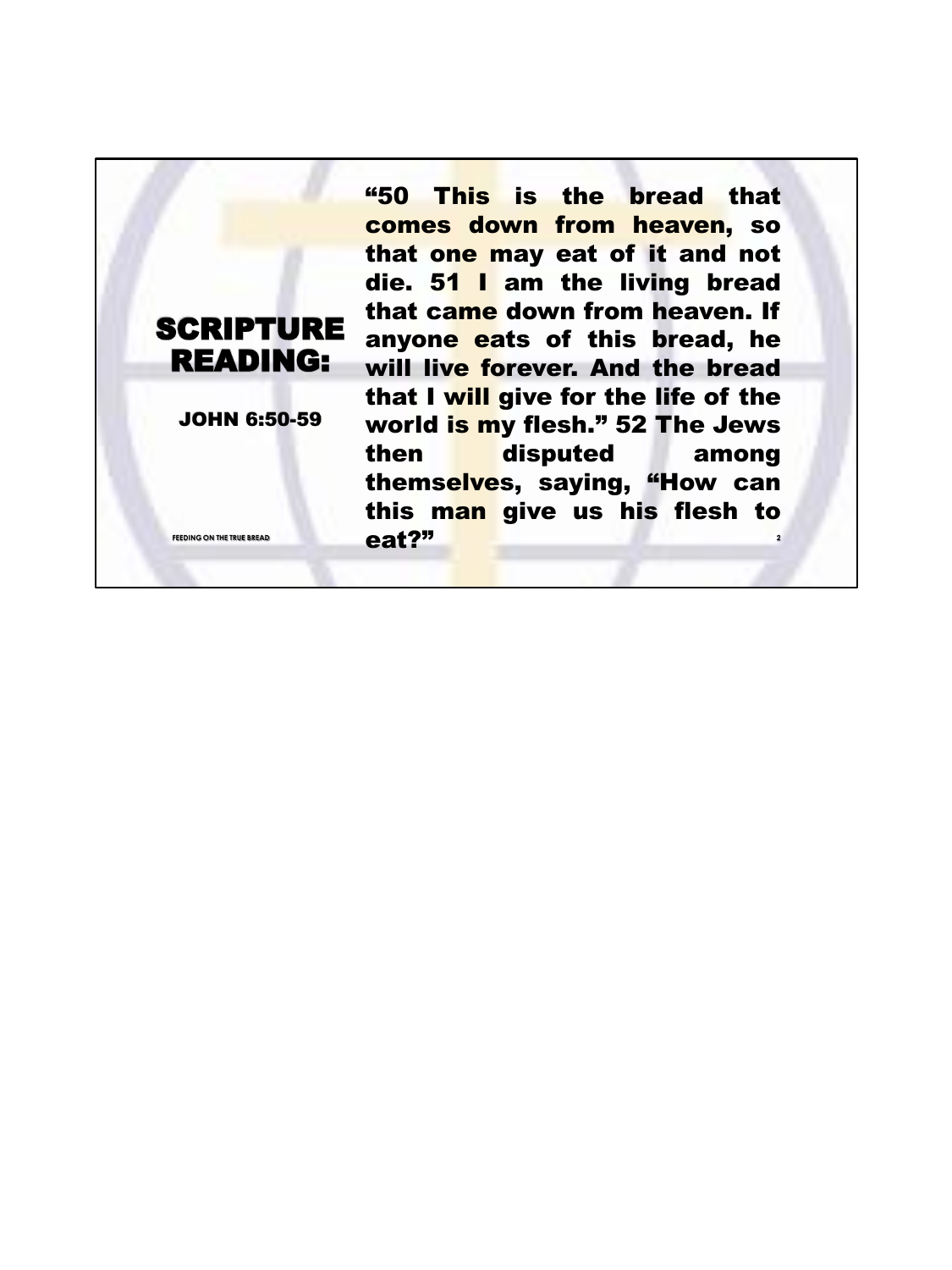53 So JESUS SAID TO THEM, "TRULY, TRULY, I SAY TO YOU, UNLESS YOU EAT THE FLESH OF THE SON OF MAN AND DRINK HIS BLOOD, YOU HAVE NO LIFE IN YOU. 54 WHOEVER FEEDS ON MY FLESH AND DRINKS **MY BLOOD HAS ETERNAL LIFE, AND I WILL** RAISE HIM UP ON THE LAST DAY. 55 FOR MY FLESH IS TRUE FOOD, AND MY BLOOD IS TRUE DRINK.

**3**

**FEEDING ON THE TRUE BREAD**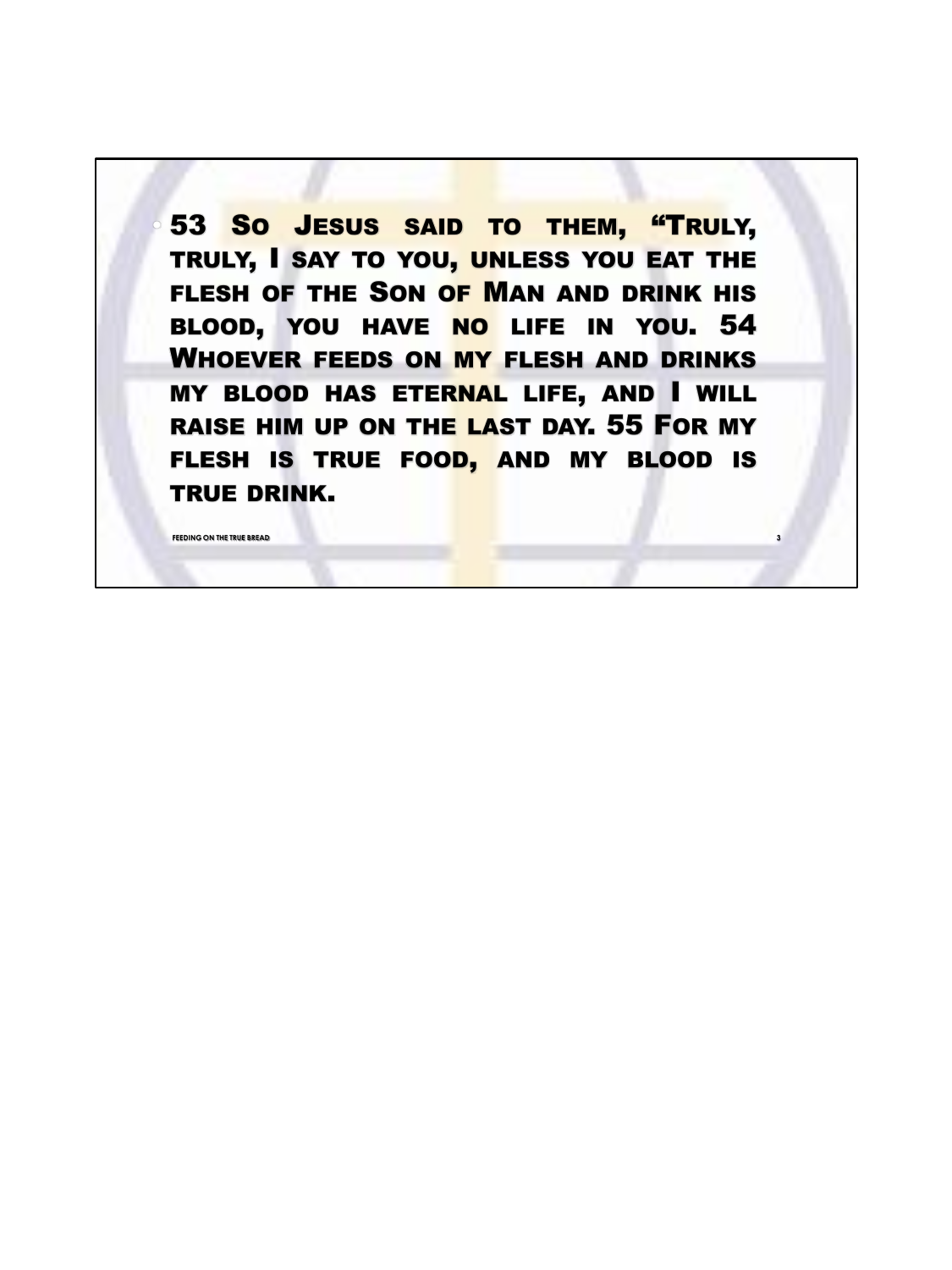56 Whoever feeds on my flesh and drinks my blood abides in me, and I in him. 57 As the living Father sent me, and I live because of the Father, so whoever feeds on me, he also will live because of me. 58 This is the bread that came down from heaven, not as the fathers ate and died. Whoever feeds on this bread will live forever." 59 Jesus said these things in the synagogue, as he taught at Capernaum." (Joh 6:50-59 ESV)

**4**

**FEEDING ON THE TRUE BREAD**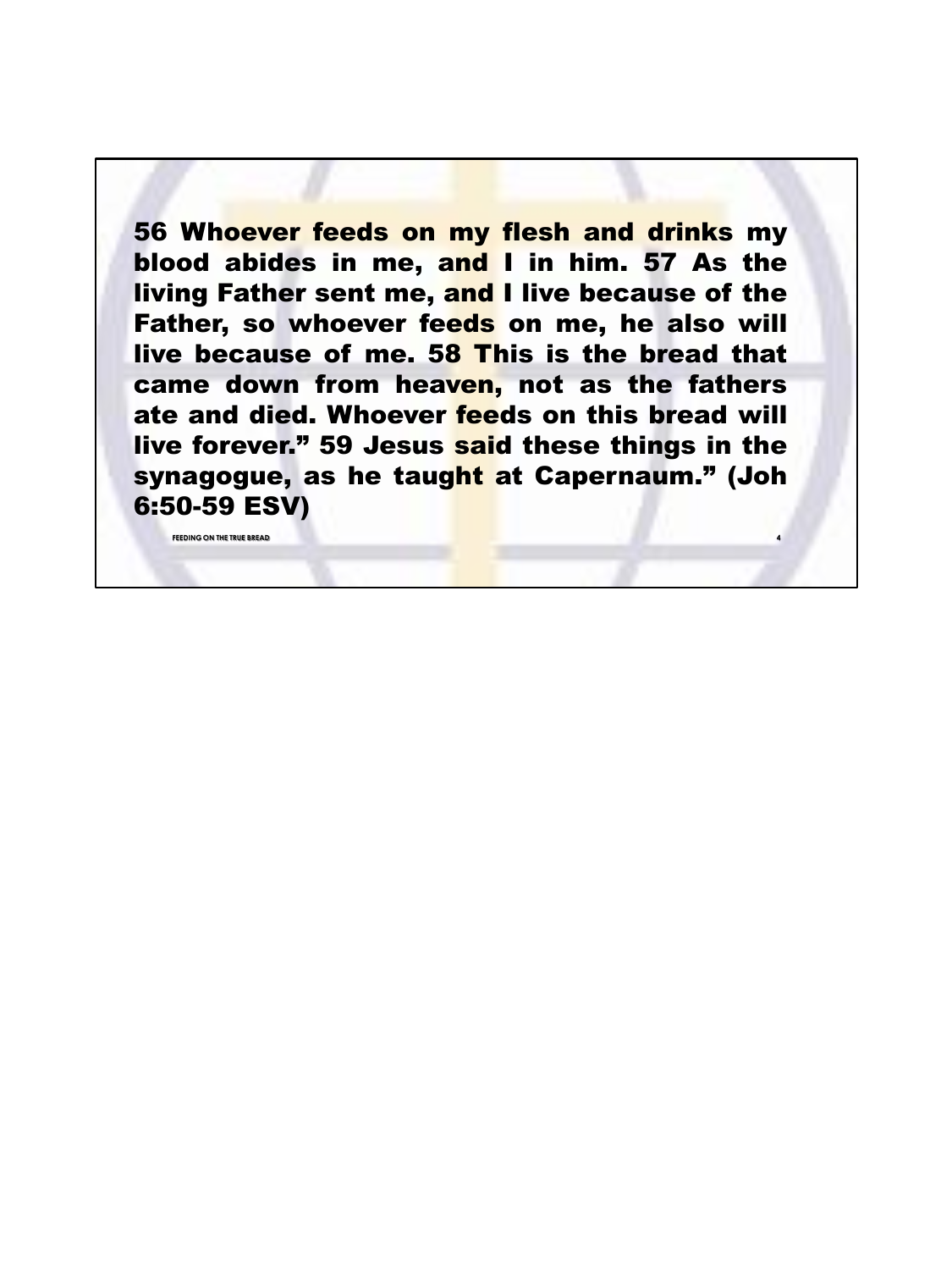

While we were at the Canadian ministerial conference, Mr. and Mrs. Gary and Cathy Deddo spoke about our Christian foundations.

During the conference, they taught us about sexual ethics but only as it was rooted in the triune God. The foundation applies not only to sexual ethics but to every aspects of our Christian life. To give you a picture of what they covered, in the next slide, I will show you what they saw as the foundation of Christian sexual ethics, with which I completely agree with.

But again, sexual ethics are one part of the Christian life. On top of the pyramid that I'm going to show you there could be other aspects of the Christian life such as work, our speech, how we interact with other Christians and with the world. The list can go on but the foundation is always the same.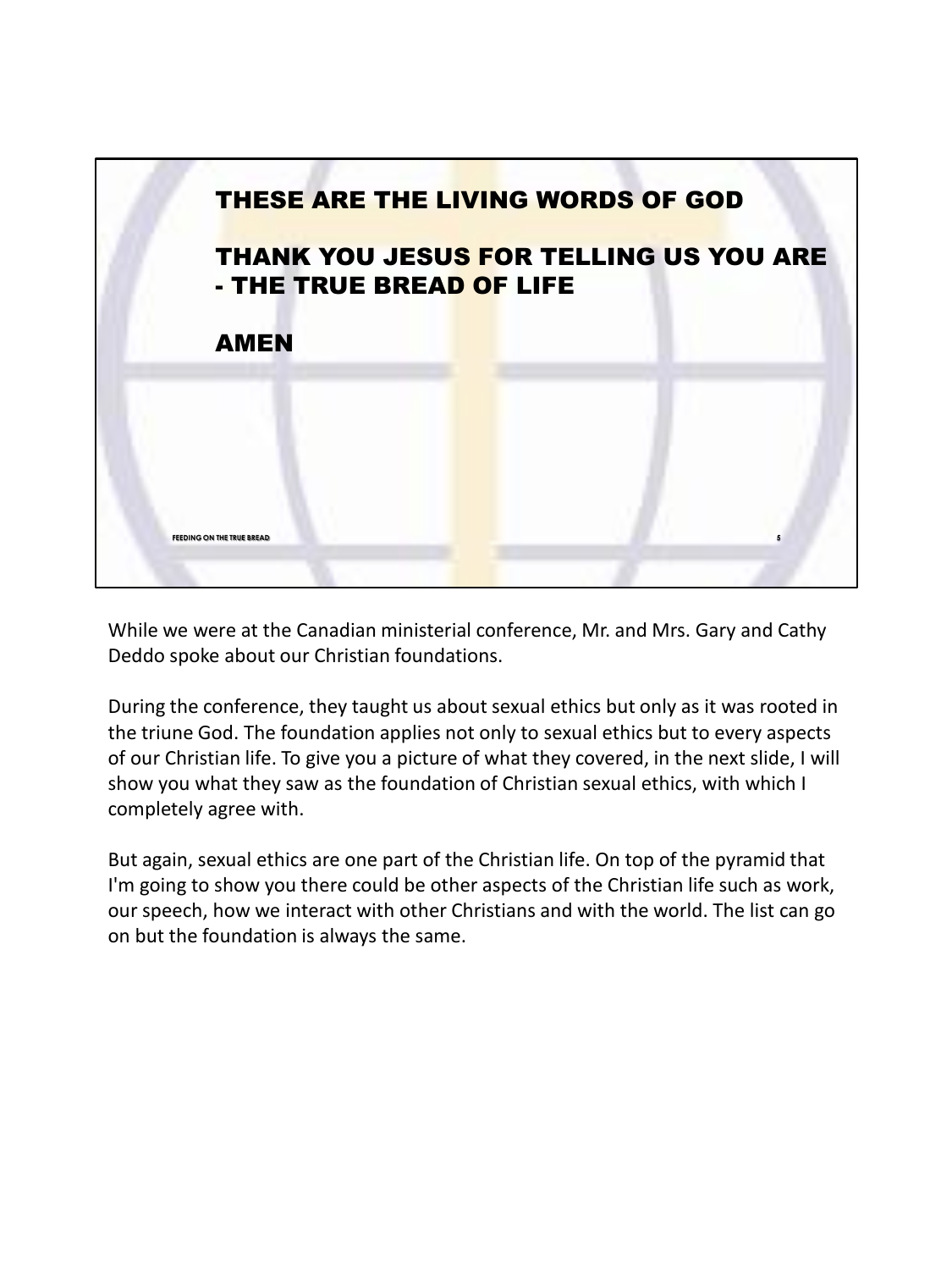

The foundation of everything is our good gracious triune God who is the Father, the Son and the Holy Spirit who have been living in unity yet in diversity of their individual identities from all eternity. In other words, God is one in Trinity and Trinity in unity. The Nicene Creed explains it very well. The following are brief extracts from the Nicene Creed:

- **We believe in one God**,
- **the Father, the Almighty**, maker of heaven and earth, of all that is, seen and unseen
- **We believe in one Lord, Jesus Christ,** the only Son of God, eternally begotten of the Father, God from God, Light from Light, true God from true God, begotten, not made, of one Being with the Father.
- **We believe in the Holy Spirit**, the Lord, the giver of life, who proceeds from the Father and the Son. With the Father and the Son he is worshiped and glorified.

We believe this because that is how God reveals himself in Jesus Christ, the living word and through his written word, the Bible.

Our triune God has lived in perfect love and in perfect unity from all eternity desiring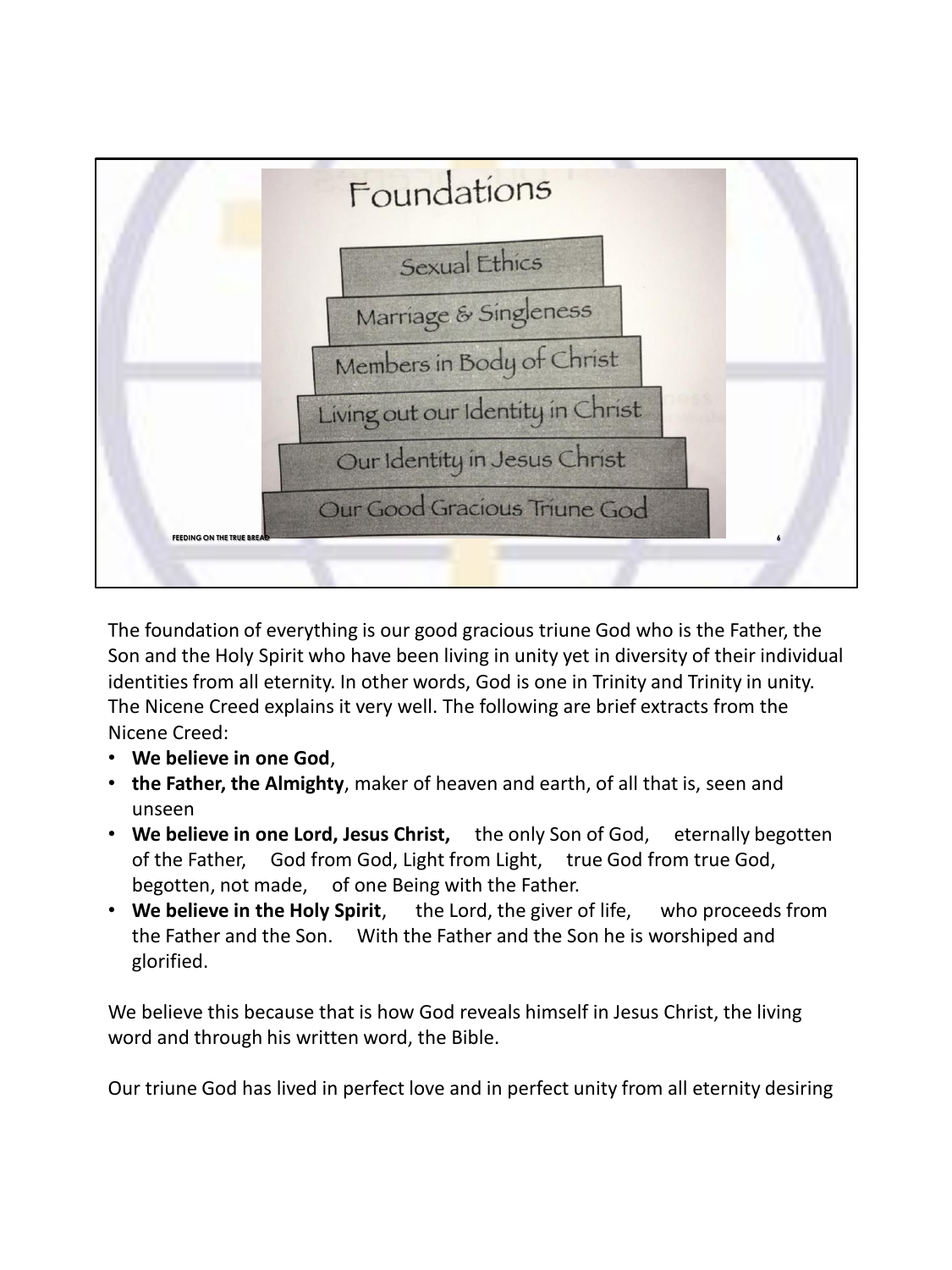to share his relationship with men and women through his eternal Son who was made man. We were created because of the love of God and not because we were needed by him. Creation is very much a gift of grace.

I'm just giving you a very brief synopsis because this could be the subject of several sermons.

**The second part of the foundation is that our identity is found in Jesus Christ.** This is very important for all Christians to realize. We cannot define who we are apart from Jesus Christ. Jesus is the perfect representative of all humanity. It is in him that God the Father has reconciled us to himself, as we read in second Corinthians 5.

If we try to find our identity in any other source other than Jesus Christ then, that becomes idolatry.

**The third part is that we live out our identity in Jesus Christ**. We live out of who we are as God's adopted children. The Holy Spirit has inspired the writers of the Bible to define who we are. For example, the apostle Peter was inspired to write: "But you are a chosen race, a royal priesthood, a holy nation, a people for his own possession, that you may proclaim the excellencies of him who called you out of darkness into his marvellous light." (1 Pe 2:9 ESV).

God is the one who gives us our identity. We are not to look at our own definition of who we are because, if it does not line up with what God says, then it is not founded on anything solid.

## **The fourth part of our identity is that we are members of the community, members of the body of Christ, members of his church.**

The solid rock God the Father gave us is Jesus Christ.

If we try to build any kind of ethnic based on anything other this solid foundation, we are taking from the tree of the knowledge of good and evil. In other words, trying to define what is good and what is evil apart from our dependence on God is taking from the tree of the knowledge of good and evil (Genesis).

Today, in this passage of Scripture, we are going to consider is part of this very important foundation—how Jesus describes himself while teaching in their synagogue at Capernaum.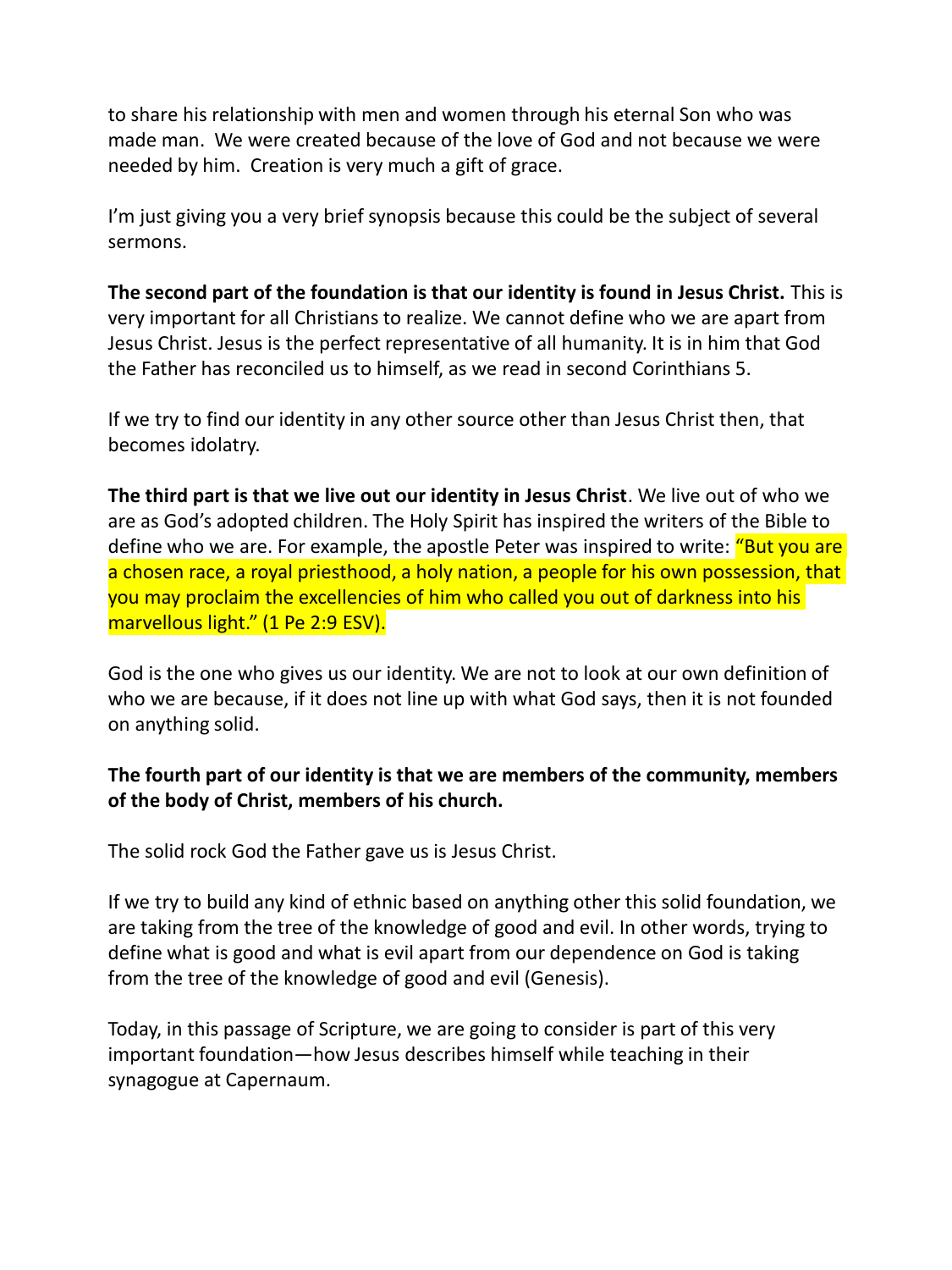

Some of the fundamental beliefs of the Christian faith that I firmly believe are:

- 1) Jesus came from heaven sent forth by God the Father.
- 2) He was incarnate in our flesh, born of the Holy Spirit.
- 3) He was born, taking on our fallen flesh, grew up as a man, died a brutal death on the cross, was resurrected from the dead and ascended back to heaven.
- 4) He is both fully God and fully man in his one person or being. He has reconciled God and humanity in his own Person. The mystery of Jesus Christ's divine-human unity surpasses our understanding; we believe it and affirm it by faith given to us by the Holy Spirit enables us to affirm it. This is how Jesus describes himself in the gospel of John.
- 1) I am the bread of life  $6:35, 48, 6:51$ .
- 2) I am the light of the world  $8:12$ ; 9:5
- 3) I am the door of the sheep 10:7,
- 4) I am the good shepherd 10:11, 14.
- 5) I am the resurrection and the life  $11:25$
- 6) I am the way, the truth, and the life  $14:6$ .
- 7) I am the true vine 15:1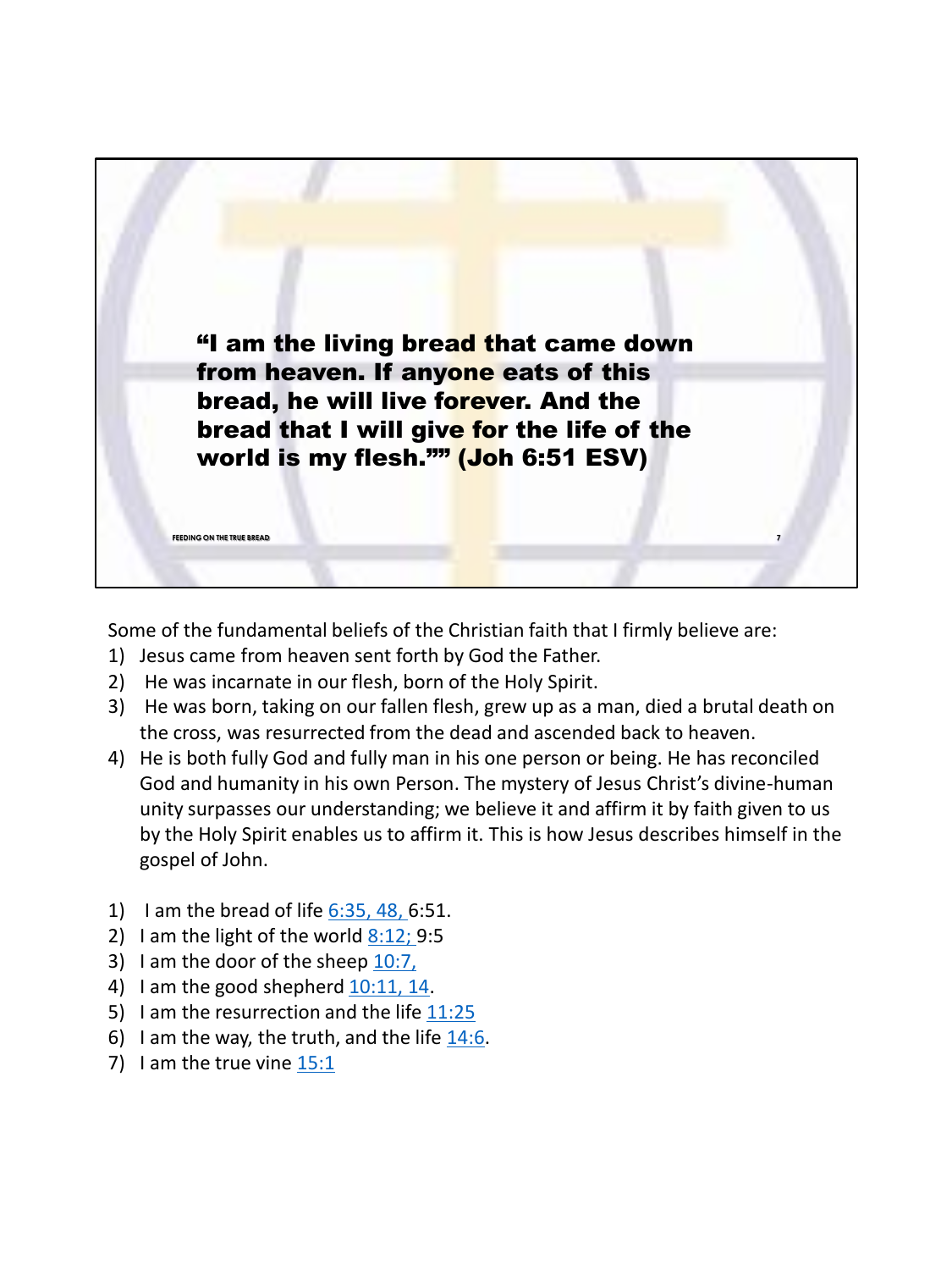These are foundational beliefs of the Christian faith. Believing that Jesus is the truth, we can be sure that when he says that he is the bread that came down from heaven, we can be sure that he is who he says he is. He is the source of eternal life and there is no other.

We need to be in relationship with him as we put our trust in his faithfulness and trustworthiness to give us eternal life.

Some of the things that Jesus says are foolishness to the unconverted human mind. It was very difficult for people who heard his teaching in the synagogue in Capernaum to accept what he said.

For example, drinking blood was completely forbidden in the Old Testament law. **"But you shall not eat flesh with its life, that is, its blood." (Ge 9:4 ESV).**

From the Old Testament teaching eating someone's flesh was an image of an enemy being against someone else. David uses this image in Psalm 27. **"1 ¶ 'OF DAVID.' The LORD is my light and my salvation; whom shall I fear? The LORD is the stronghold of my life; of whom shall I be afraid? 2 When evildoers assail me to eat up my flesh, my adversaries and foes, it is they who stumble and fall." (Ps 27:1–2 ESV)**

The International Bible Commentary from FF Bruce says on page 574, *"his enemies are like wild beasts out to destroy him completely".*

Can you imagine being part of the audience and being steeped in the Old Testament laws hearing Jesus saying that to have life one must eat his flesh and drink his blood?

These were scandalous and shocking statements coming from the mouth of Jesus. They are still today for those who reject Jesus and his word.

When the Jews began to dispute among themselves and questioning what Jesus said, Jesus reaffirmed very clearly and repeated what he said.

"**53 So Jesus said to them, 'Truly, truly, I say to you, unless you eat the flesh of the Son of Man and drink his blood, you have no life in you. 54 Whoever feeds on my flesh and drinks my blood has eternal life, and I will raise him up on the last day. 55 For my flesh is true food, and my blood is true drink. 56 Whoever feeds on my flesh and drinks my blood abides in me, and I in him. 57 As the living Father sent me, and I live because of the Father, so whoever feeds on me, he also will live because of me.' (Joh 6:53–57 ESV)**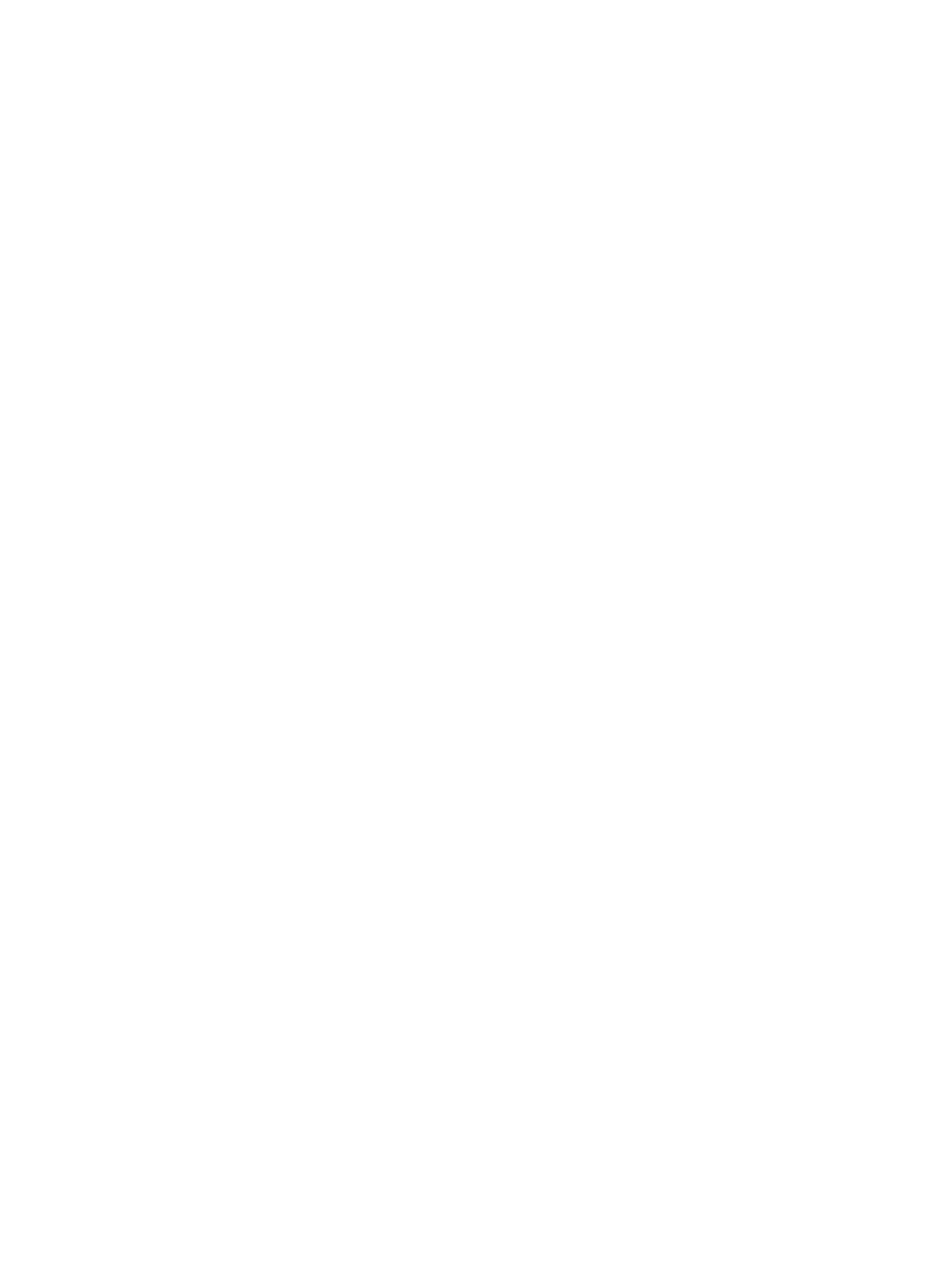

Jesus came to the earth as the Lamb of God.

Jesus is not only the great Shepherd. He is the Lamb of God. In the Bible, lambs are associated with gentleness, innocence and dependence.

Jesus is compared to a lamb. In the prophecy of Isaiah, we read the following, "**4 ¶ Surely he has borne our griefs and carried our sorrows; yet we esteemed him stricken, smitten by God, and afflicted. 5 But he was wounded for our transgressions; he was crushed for our iniquities; upon him was the chastisement that brought us peace, and with his stripes we are healed." (Isa 53:4–5 ESV)**

"**He was oppressed, and he was afflicted, yet he opened not his mouth; like a lamb that is led to the slaughter, and like a sheep that before its shearers is silent, so he opened not his mouth." (Isa 53:7 ESV)**

In the New Testament, we read a similar statement. **"Cleanse out the old leaven that you may be a new lump, as you really are unleavened. For Christ, our Passover lamb, has been sacrificed." (1 Co 5:7 ESV).**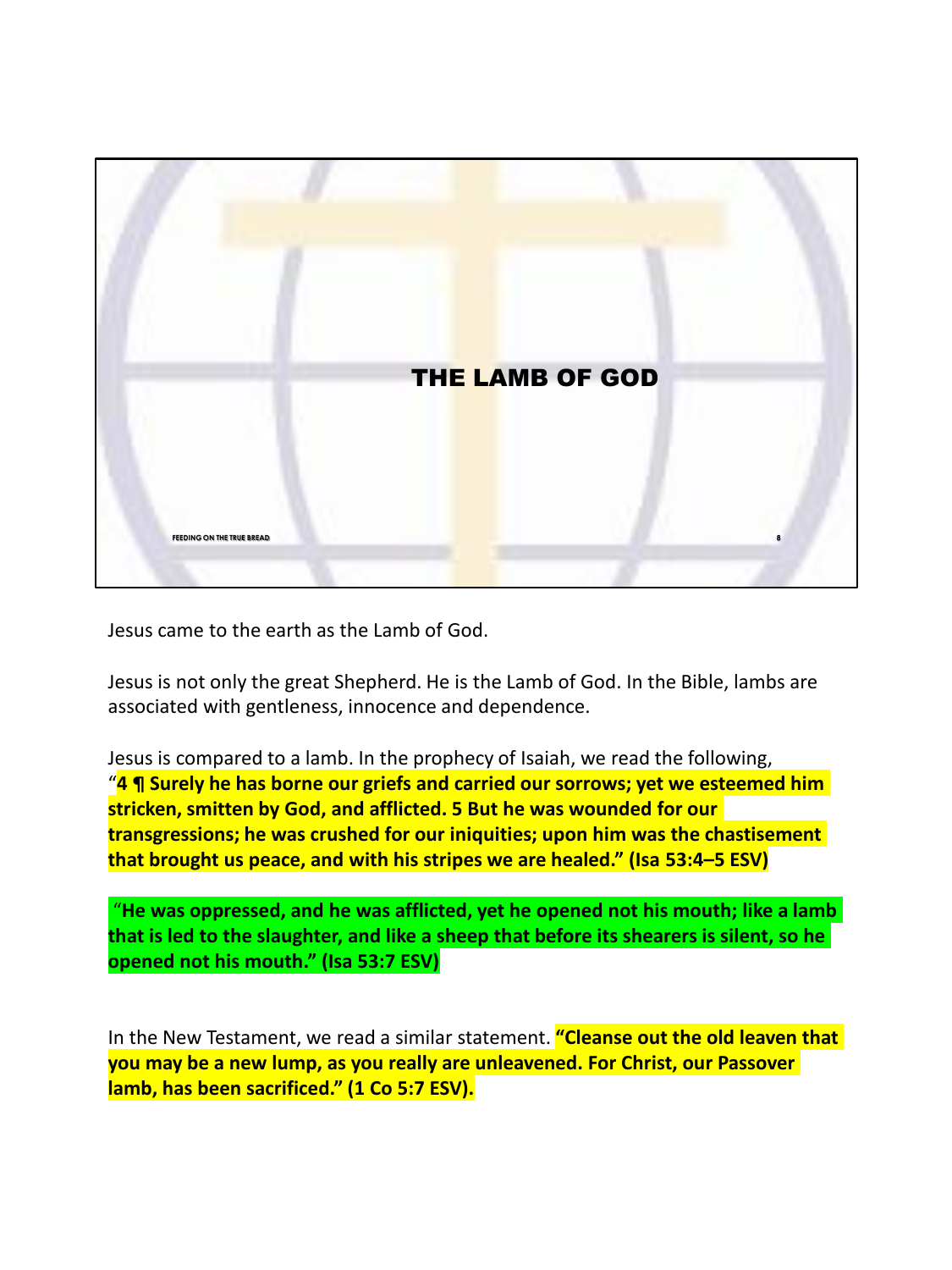As we come to accept Jesus' sacrifice in our place, we become unleavened, that is we receive the righteousness of Jesus Christ as our own!

Jesus knew that he came to the earth to die for us to free us from the grips of the devil, sin and death.

What is amazing to me about Jesus is that he took on the suffering willingly for all of us. In our raw human nature, when somebody wrongs us, we want to defend ourselves. We want to obliterate our enemy or enemies. We want to inflict pain on them so they will not inflict pain on us.

However, that was not Jesus' attitude. He willingly went to the cross. He was brutally beaten. He was insulted. He was punched. He was mocked. Except for a few women and the apostle John, he was left to himself at the cross to suffer this agony for all of us.

This attitude of Jesus of willingly submitting himself to the brutality of humanity out of love is astounding. Instead of fighting back those who were brutalizing him, he said, "**Father, forgive them, for they know not what they do." … (Lu 23:34 ESV).** He was and is truly the Lamb of God, the perfect sacrifice for all of us.

In the Roman world, there was no more shameful death than the criminal's death on the cross.

Quotes from the respected commentator William Barclay, "**There was no more terrible death than death by crucifixion. Even the Romans themselves regarded it with a shudder of horror. Cicero declared that it was 'the most cruel and horrifying death'. Tacitus said that it was a 'despicable death'.** 

(https://craigtowens.com/2014/04/18/the-horrors-of-crucifixion/)

How can one believe that the EternaL Son of God, coming from glory and love in the oneness of the relationship with God the Father and the Holy Spirit could humble himself to such a low level for us. The Creator accepted to become a creation to rescue his creation from complete alienation and destruction.

It is an amazing miracle and gift from that we can come to faith. It does not make sense to the natural human mind.

Jesus knew that he was completely dependent on Father for his life. Jesus lived because of the Father. As Jesus was completely dependent on the Father, we are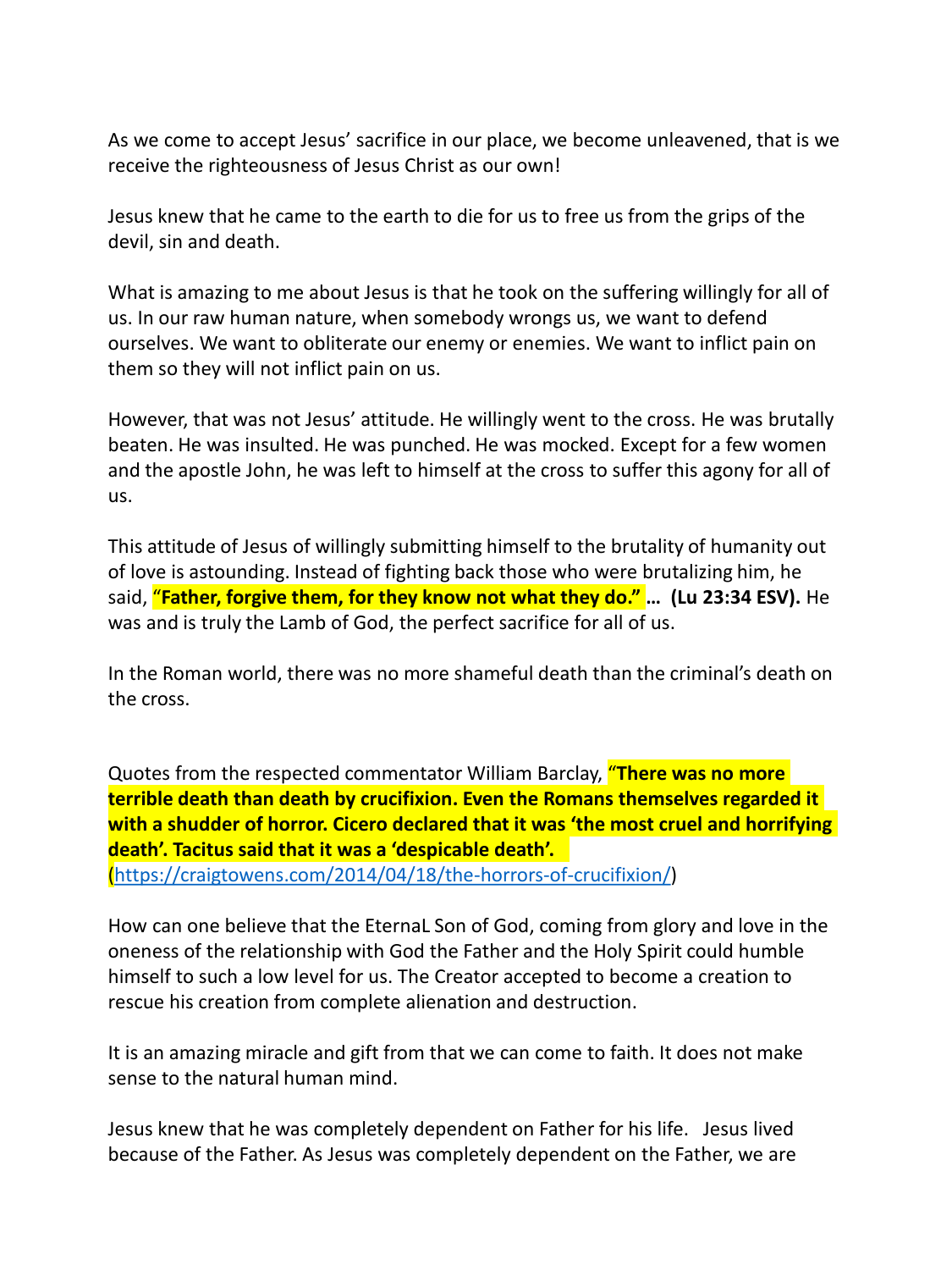completely dependent on Jesus for life. We need to feed on him.

Later on in the chapter, Jesus tells us that the flesh, our fallen flesh is of no help. It is the Holy Spirit who gives us life. The words that we have just read are spirit and life.

The only way to believe is to be given that gift by God the Father. '**And he said, "This is why I told you that no one can come to me unless it is granted him by the Father." (Joh 6:65 ESV)**

Conversion is a gift of God. We cannot convert anyone. We are called to be witnesses. In other words, we are to participate in what Jesus is doing in our life and in the life of the world, in the life of our community, by being a witness.

The apostles and disciples were living witnesses of Jesus earthly life, death, resurrection and ascension to heaven.

Although we have not seen Jesus in the flesh, we know he exists because we are in relationship with him. We are witnesses that Jesus is alive. We are his ambassadors. Jesus has called us, as we are, to be his messengers on the earth.

The only way to be able to do this is to be united to Jesus in faith. We cannot represent him on earth if we do not have a relationship with him.

At the Last Supper, Jesus said about the bread, **"this is my body which is for you do this in remembrance of me.**

After supper, he took the cup and said, **"this cup is the new covenant in my blood do this often as you drink it in remembrance of me". (1 Corinthians 11)**

When Jesus said this at the last supper, the apostles present at the meal realized that it was symbolic in the sense they knew they were not literally eating the body of Jesus or drinking his blood. It was symbolic of the fact that Jesus invites us to be in relationship with him in such intimacy that we live in him and he lives in us.

Here is how the new booklet WE BELIEVE describes communion.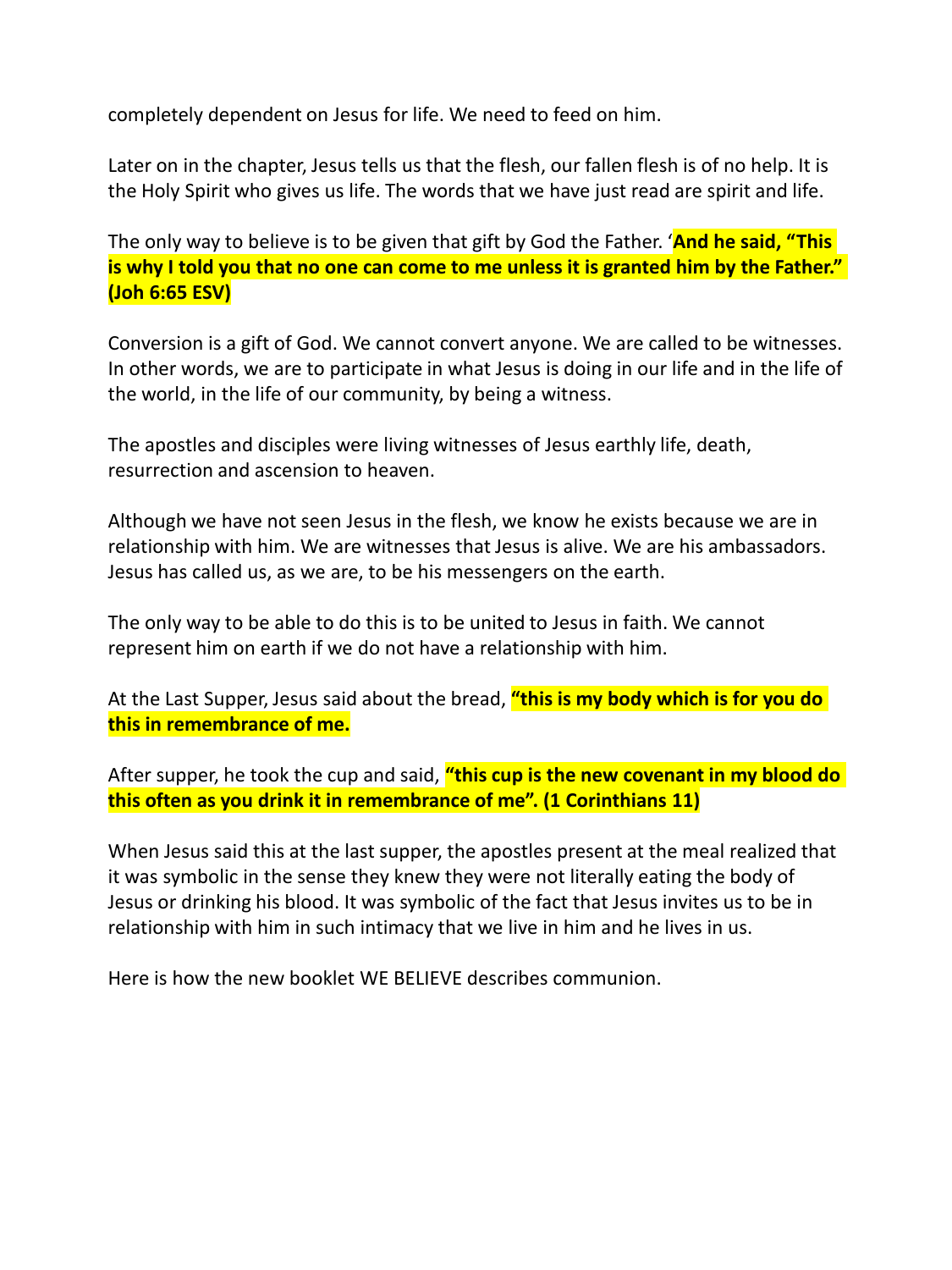## 8.8 What is the meaning of the Lord's Supper?

In the Lord's Supper (also called Communion and the Eucharist), we partake of bread and wine in remembrance of our Savior, proclaiming his death until he comes again.

**FEEDING ON THE TRUE BREAD**

**9**